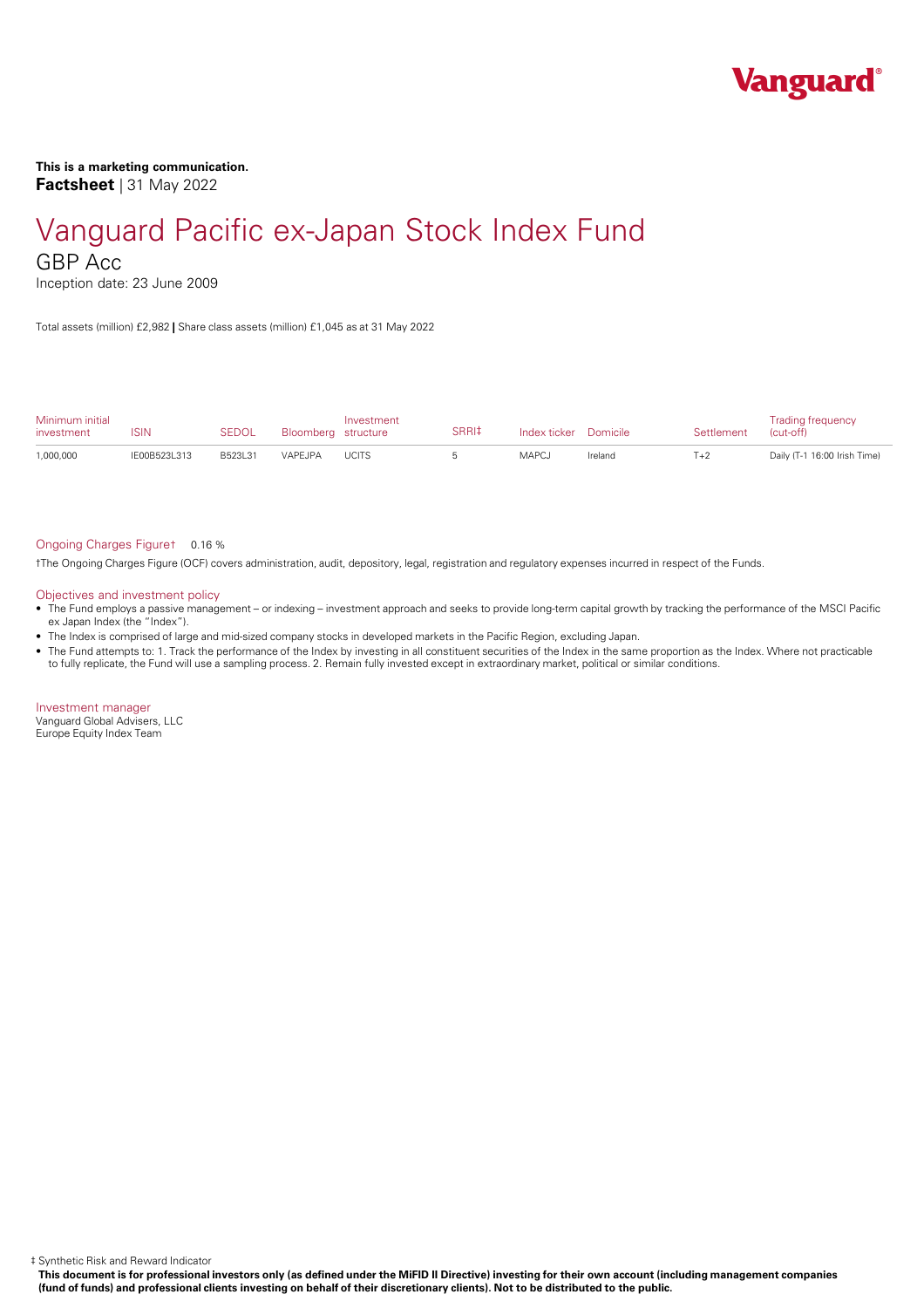### Vanguard Pacific ex-Japan Stock Index Fund GBP Acc

#### Performance summary\*\*

GBP**—**Vanguard Pacific ex-Japan Stock Index Fund Benchmark — MSCI Pacific ex Japan Index



|                        | 01 Jun 2017<br>31 May 2018 | 01 Jun 2018<br>$\sim$<br>31 May 2019 | 01 Jun 2019<br>-<br>31 May 2020 | 01 Jun 2020<br>31 May 2021 | 01 Jun 2021<br>31 May 2022 |
|------------------------|----------------------------|--------------------------------------|---------------------------------|----------------------------|----------------------------|
| Fund (Net of expenses) | 9.29%                      | 5.24%                                | $-12.44\%$                      | 27.95%                     | 3.03%                      |
| Benchmark              | 9.39%                      | 5.55%                                | $-12.42\%$                      | 28.09%                     | 3.10%                      |

| Performance**          | month    | Quarter | Year to<br>date | vear  | 3 years | 5 years | 10 years | Since<br>inception |
|------------------------|----------|---------|-----------------|-------|---------|---------|----------|--------------------|
| Fund (Net of expenses) | $-0.80%$ | 6.71%   | 4.45%           | 3.03% | 4.90%   | 5.83%   | 8.47%    | 10.02%             |
| Benchmark              | $-0.78%$ | 6.67%   | 4.51%           | 3.10% | 4.97%   | 5.95%   | 8.66%    | 10.20%             |

\*\*In this document the performance displayed for the Fund(s) and therefore relative performance to the benchmark index may be impacted by swing pricing. The NAV of a Fund may swing according to subscription/redemption activity so that transaction costs caused by these cashflows are notborne by the existing holders in a Fund. The benchmark index is not affected by swing pricing and therefore you may see tracking difference between the performance of the Fund and the benchmark. Performance and Data is calculated on closing NAV as at 31 May 2022.

**Past performance is not a reliable indicator of future results.**

Source: Vanguard; MSCI Pacific ex Japan Index

Key investment risks

The value of equities and equity-related securities can be affected by daily stock market movements. Other influential factors include political, economic news, company earnings and significant corporate events. Movements in currency exchange rates can adversely affect the return of your investment.

Liquidity risk. Lower liquidity means there are insufficient buyers or sellers to allow the Fund to sell or buy investments readily.

Counterparty risk. The insolvency ofany institutions providing services such as safekeeping of assets or acting as counterparty to derivatives or other instruments, may expose the Fund to financial loss.

Index tracking risk.The Fund is not expected to track the performance of the Index at all times with perfect accuracy. The Fund is, however, expected to provide investment results that, before expenses, generally correspond to the price and yield performance of the Index.

Please also read the risk factors section in the prospectus and the Key Investor Information Document, both of which are available on the Vanguard website.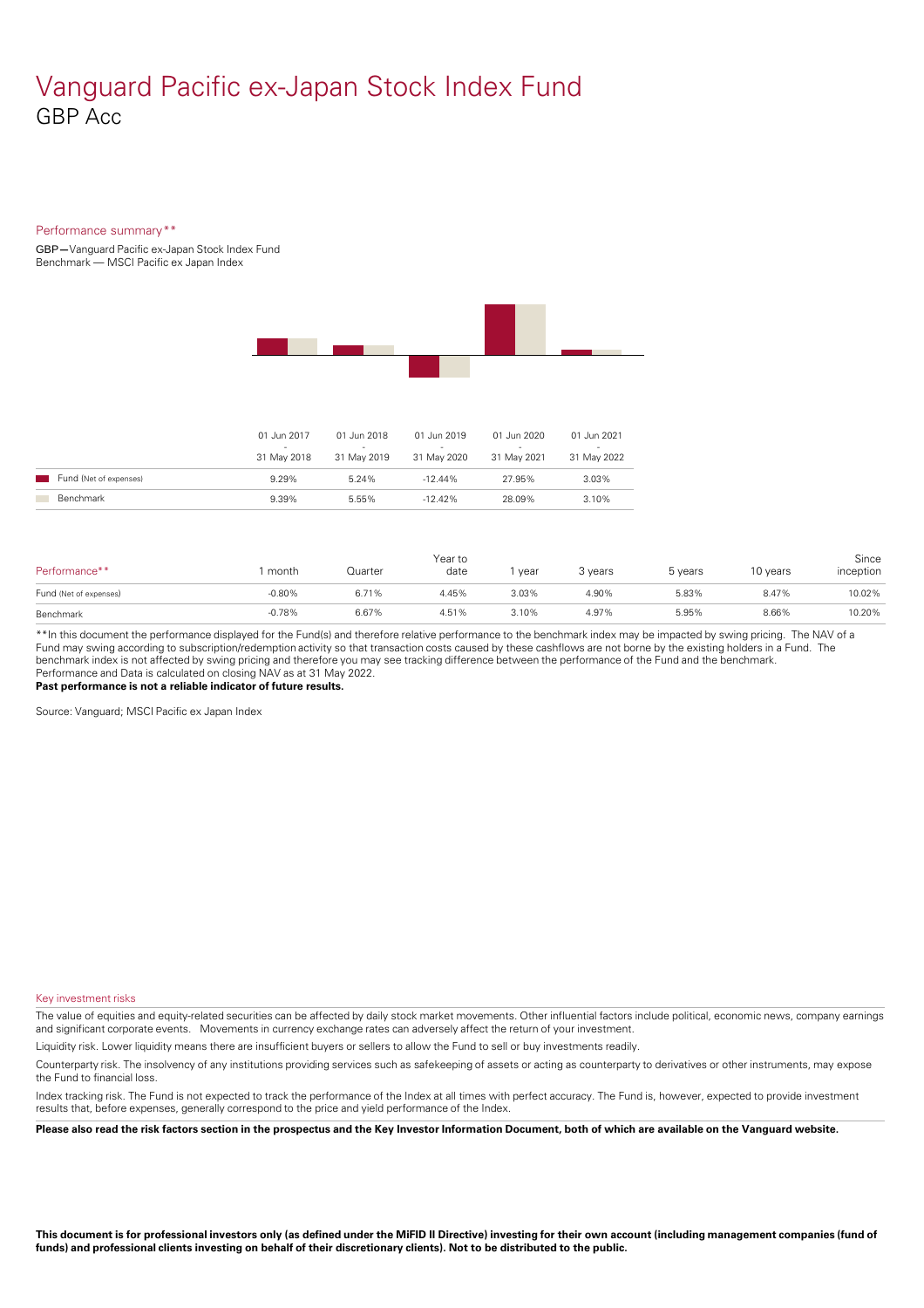## Vanguard Pacific ex-Japan Stock Index Fund GBP Acc

### Data as at 31 May 2022 unless otherwise stated.

| <b>Characteristics</b>  | Fund   | Benchmark | Тc              |
|-------------------------|--------|-----------|-----------------|
| Number of stocks        | 122    | 122       | BH              |
| Median market cap       | £30.5B | £30.5B    | $rac{5}{5}$     |
| Price/earnings ratio    | 14.0x  | 14.1x     |                 |
| Price/book ratio        | 1.7x   | 1.7x      | $rac{A}{CS}$    |
| Return on equity        | 11.5%  | 11.5%     | $\overline{Na}$ |
| Earnings growth rate    | 3.7%   | 3.7%      | Wε              |
| Turnover rate           | $-1%$  |           | Ho              |
| Equity yield (dividend) | 4.0%   | 4.0%      | Au:             |
|                         |        |           | . .             |

The PTR (Portfolio Turnover Rate) approach considers the total security purchases and sales, the total subscriptions and redemptions and the average net assets of the fund to calculate the turnover figure. Data as at 31 March 2022.

| Commonwealth Bank of Australia<br>6.6<br>6.5<br>AIA Group Ltd.<br>$CSI$ $Itd$ .<br>4.9<br>National Australia Bank Ltd.<br>3.8<br>3.3<br>Westpac Banking Corp.<br>Hong Kong Exchanges & Clearing Ltd.<br>2.7<br>2.6<br>Australia & New Zealand Banking Group Ltd.<br>Macquarie Group Ltd.<br>2.4<br>2.1<br>DBS Group Holdings Ltd. | BHP Group Ltd. | 8.4% |
|-----------------------------------------------------------------------------------------------------------------------------------------------------------------------------------------------------------------------------------------------------------------------------------------------------------------------------------|----------------|------|
|                                                                                                                                                                                                                                                                                                                                   |                |      |
|                                                                                                                                                                                                                                                                                                                                   |                |      |
|                                                                                                                                                                                                                                                                                                                                   |                |      |
|                                                                                                                                                                                                                                                                                                                                   |                |      |
|                                                                                                                                                                                                                                                                                                                                   |                |      |
|                                                                                                                                                                                                                                                                                                                                   |                |      |
|                                                                                                                                                                                                                                                                                                                                   |                |      |
|                                                                                                                                                                                                                                                                                                                                   |                |      |
|                                                                                                                                                                                                                                                                                                                                   |                |      |

Data as at 31 May 2022

#### Weighted exposure

| <b>Financials</b>      | 37.5% | <b>Consumer Staples</b>     |
|------------------------|-------|-----------------------------|
| Materials              | 15.3  | <b>Communication Servic</b> |
| <b>Real Estate</b>     | 10.6  | Utilities                   |
| Industrials            | 7.8   | Enerav                      |
| Health Care            | 7.2   | Information Technolog       |
| Consumer Discretionary | 5.0   |                             |
|                        |       |                             |

| <b>Consumer Staples</b>       | 4.0% |
|-------------------------------|------|
| <b>Communication Services</b> | 3.9  |
| Utilities                     | 37   |
| Energy                        | 36   |
| Information Technology        | 14   |
|                               |      |

Sector categories are based on the Global Industry Classification Standard system ("GICS"), except for the "Other" category (if applicable), which includes securities that have not been provided a GICS classification as of the effective reporting period.

#### Market allocation

| Australia<br>r 1                        | 63.9% |
|-----------------------------------------|-------|
| Hong Kong<br>$\mathcal{L}(\mathcal{L})$ | 23.6  |
| Singapore<br><b>Contract</b>            | 11.0  |
| New Zealand<br><b>Contract</b>          | 1.5   |
|                                         |       |

#### **Source: Vanguard**

#### **Glossary for fund characteristics**

The fund characteristics section above contains a number of metrics that professional investors use to value individual stocks against a market or index average. These metrics can also be used to value and compare funds to the market by taking the average of all the stocks held in the fund and comparing them to those of the fund's benchmark index. We've provided a definition of the terms used for your convenience.

**Median market cap (capitalisation)** looks at all companies in a mutual fund portfolio and calculates the mid point market capitalisation. Market capitalisation represents the aggregate value of a company's stock.

Price **earnings ratio (P/E ratio)** of a stock is the price paid for a share divided by the annual profit earned by the firm per share. A stock with a price of £10 a share, and earnings last year of £1 a share, would have a P/E ratio of 10.

Price book ratio compares a stock's market value to its book value (the accounting value of a stock). It is calculated by dividing the current closing price of the stock by the latest quarter's book value pershare.

**Return on equity** is a measure of a company's profitability that reveals how much profit a company generates with the money shareholders have invested. **Earnings growth rate** is a measure of growth in a company's net income (what remains after subtracting all the costs from a company's revenues) over a specific period (often one year). Earnings growth can apply to previous periods or estimated data for future periods.

**Turnover rate** is the total value of sales and purchases of stocks by a fund, less any subscriptions and redemptions monies into or out of a fund, expressed as a percentage of the fund's average value, over a specified period (usually one year).

**Equity yield characteristics** reflects distributions declared over the past twelve months as a percentage of the mid-market unit price, as at the date shown. It does not include any preliminary charge and investors may be subject to tax on their distributions.

This document is for professional investors only (as defined under the MiFID II Directive) investing for their own account (including management companies (fund of funds) and professional clients investing on behalf of their discretionary clients). Not to be distributed to the public.